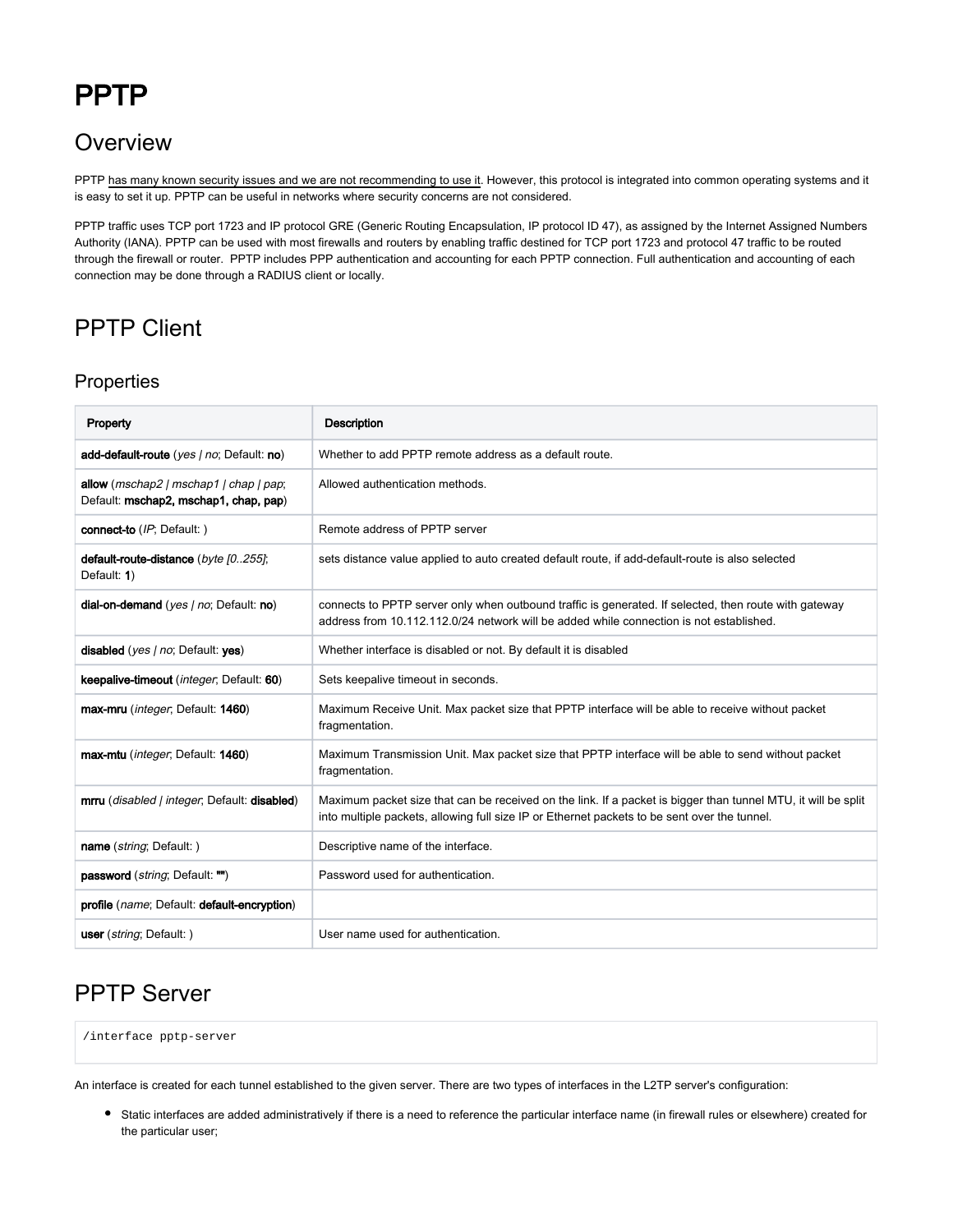Dynamic interfaces are added to this list automatically whenever a user is connected and its username does not match any existing static entry (or in case the entry is active already, as there can not be two separate tunnel interfaces referenced by the same name);

Dynamic interfaces appear when a user connects and disappear once the user disconnects, so it is impossible to reference the tunnel created for that use in router configuration (for example, in firewall), so if you need persistent rules for that user, create a static entry for him/her. Otherwise, it is safe to use a dynamic configuration.

In both cases PPP users must be configured properly - static entries do not replace PPP configuration. Λ

#### **Properties**

| Property                                                                         | Description                                                                                                                                                                                                                                                                                     |
|----------------------------------------------------------------------------------|-------------------------------------------------------------------------------------------------------------------------------------------------------------------------------------------------------------------------------------------------------------------------------------------------|
| authentication (pap   chap  <br>mschap1   mschap2; Default:<br>mschap1, mschap2) | Authentication methods that server will accept.                                                                                                                                                                                                                                                 |
| default-profile (name; Default:<br>default-encryption)                           |                                                                                                                                                                                                                                                                                                 |
| enabled (yes   no; Default: no)                                                  | Defines whether PPTP server is enabled or not.                                                                                                                                                                                                                                                  |
| keepalive-timeout (time;<br>Default: 30)                                         | If server during keepalive period does not receive any packet, it will send keepalive packets every second five times. If<br>the server does not receives response from the client, then disconnect after 5 seconds. Logs will show 5x "LCP<br>missed echo reply" messages and then disconnect. |
| max-mru (integer, Default: 1460                                                  | Maximum Receive Unit. Max packet size that PPTP interface will be able to receive without packet fragmentation.                                                                                                                                                                                 |
| max-mtu (integer, Default: 1460                                                  | Maximum Transmission Unit. Max packet size that PPTP interface will be able to send without packet fragmentation.                                                                                                                                                                               |
| <b>mrru</b> (disabled   integer,<br>Default: disabled)                           | Maximum packet size that can be received on the link. If a packet is bigger than tunnel MTU, it will be split into<br>multiple packets, allowing full size IP or Ethernet packets to be sent over the tunnel.                                                                                   |

### Example



#### PPTP Client

The following example demonstrates how to set up a PPTP client with username "MT-User", password "StrongPass" and server 192.168.62.2: